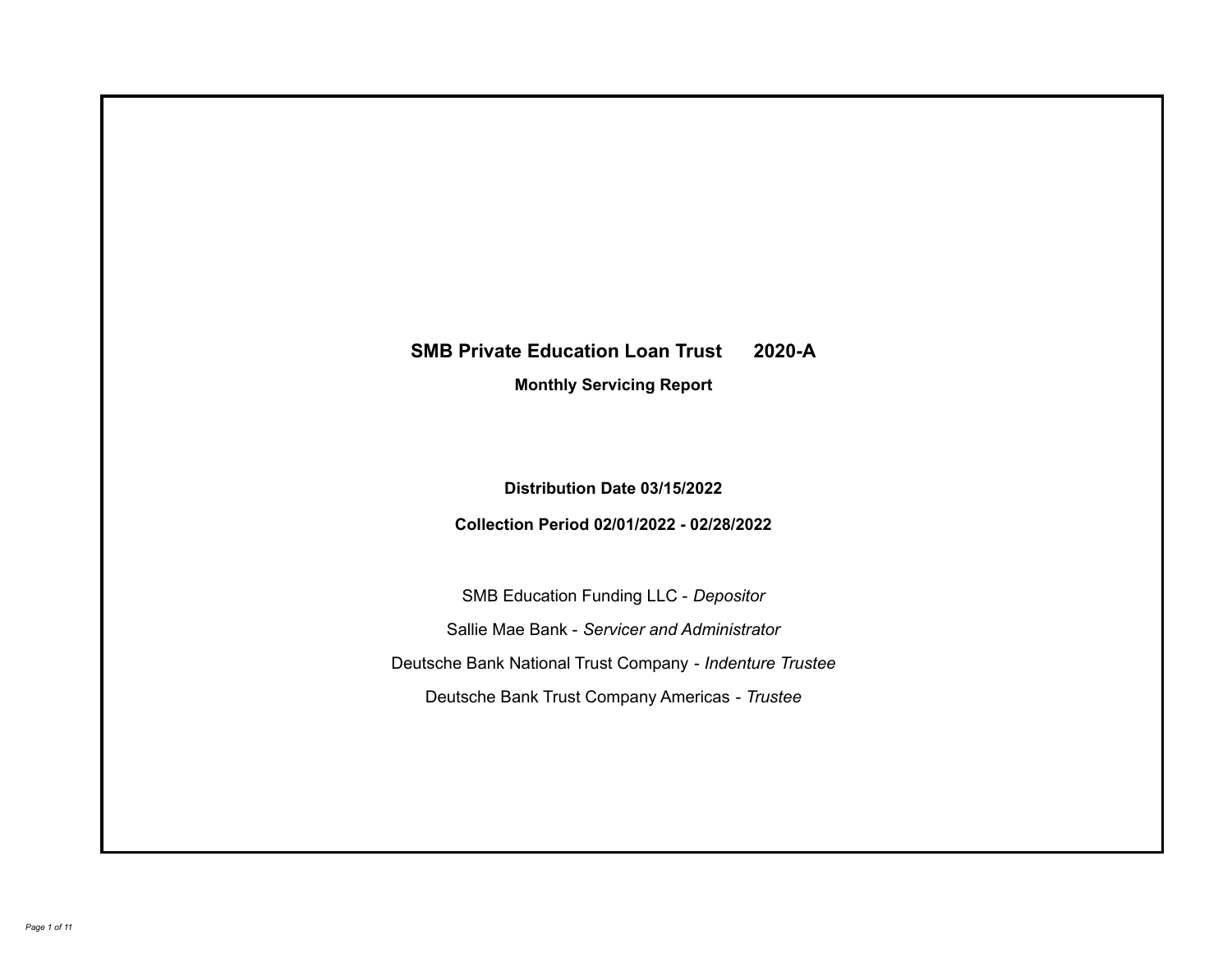A

| A | <b>Student Loan Portfolio Characteristics</b>                                                              |                                                 | Settlement Date<br>02/12/2020       | 01/31/2022                                         | 02/28/2022                          |
|---|------------------------------------------------------------------------------------------------------------|-------------------------------------------------|-------------------------------------|----------------------------------------------------|-------------------------------------|
|   | <b>Principal Balance</b><br>Interest to be Capitalized Balance                                             |                                                 | \$633,058,651.76<br>43,030,628.43   | \$458,867,646.57<br>27,245,189.94                  | \$449,146,363.26<br>26,607,525.15   |
|   | Pool Balance                                                                                               |                                                 | \$676,089,280.19                    | \$486,112,836.51                                   | \$475,753,888.41                    |
|   | Weighted Average Coupon (WAC)<br>Weighted Average Remaining Term<br>Number of Loans<br>Number of Borrowers |                                                 | 9.38%<br>138.37<br>54,630<br>52,691 | 8.52%<br>132.14<br>40,473<br>39,185<br>0.719006869 | 8.58%<br>131.74<br>39,743<br>38,489 |
|   | Pool Factor                                                                                                | Since Issued Total Constant Prepayment Rate (1) |                                     | 13.50%                                             | 0.703685005<br>13.69%               |
| B | <b>Debt Securities</b>                                                                                     | <b>Cusip/Isin</b>                               | 02/15/2022                          |                                                    | 03/15/2022                          |
|   | A <sub>2</sub> A                                                                                           | 78449UAB4                                       | \$280,773,673.81                    |                                                    | \$270,631,087.99                    |
|   | A2B                                                                                                        | 78449UAC2                                       | \$43,870,886.53                     |                                                    | \$42,286,107.50                     |
|   | В                                                                                                          | 78449UAD0                                       | \$47,000,000.00                     |                                                    | \$47,000,000.00                     |

| <b>Certificates</b> | Cusip/Isin | 02/15/2022   | 03/15/2022   |
|---------------------|------------|--------------|--------------|
| Residual            | 78449UAE8  | \$100,000.00 | \$100,000.00 |

| <b>Account Balances</b> | 02/15/2022   | 03/15/2022   |
|-------------------------|--------------|--------------|
| Reserve Account Balance | 1,729,328.00 | 1,729,328.00 |

| E. | <b>Asset / Liability</b>               | 02/15/2022       | 03/15/2022       |
|----|----------------------------------------|------------------|------------------|
|    | Overcollateralization Percentage       | 23.55%           | 24.35%           |
|    | Specified Overcollateralization Amount | \$121,528,209.13 | \$118,938,472.10 |
|    | Actual Overcollateralization Amount    | \$114,468,276.17 | \$115,836,692.92 |

(1) For additional information, see 'Since Issued CPR Methodology' found in section VIII of this report .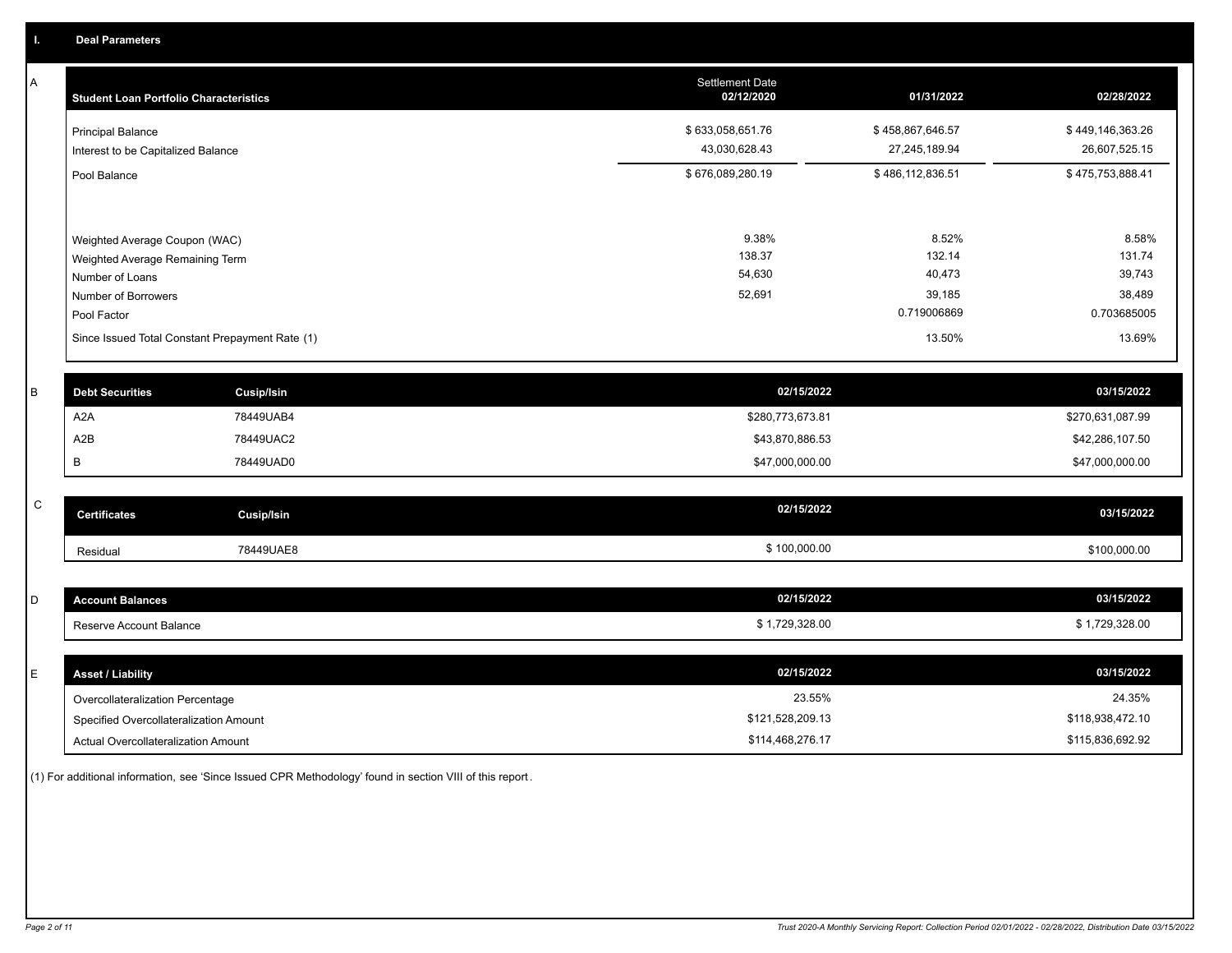## **II. 2020-A Trust Activity 02/01/2022 through 02/28/2022**

| A | <b>Student Loan Principal Receipts</b> |                 |
|---|----------------------------------------|-----------------|
|   | <b>Borrower Principal</b>              | 9,948,842.62    |
|   | Seller Principal Reimbursement         | 0.00            |
|   | Servicer Principal Reimbursement       | 0.00            |
|   | <b>Other Principal Deposits</b>        | 231,757.78      |
|   | <b>Total Principal Receipts</b>        | \$10,180,600.40 |

## B **Student Loan Interest Receipts**

| <b>Total Interest Receipts</b>  | \$2,493,026.64 |
|---------------------------------|----------------|
| Other Interest Deposits         | 1.687.76       |
| Servicer Interest Reimbursement | 0.00           |
| Seller Interest Reimbursement   | 0.00           |
| Borrower Interest               | 2,491,338.88   |

| C       | <b>Recoveries on Realized Losses</b>                             | \$67,833.48     |
|---------|------------------------------------------------------------------|-----------------|
| D       | <b>Investment Income</b>                                         | \$263.31        |
| Ε.      | <b>Funds Borrowed from Next Collection Period</b>                | \$0.00          |
| F.      | <b>Funds Repaid from Prior Collection Period</b>                 | \$0.00          |
| G       | Loan Sale or Purchase Proceeds                                   | \$0.00          |
| H       | Initial Deposits to Distribution Account                         | \$0.00          |
|         | <b>Excess Transferred from Other Accounts</b>                    | \$0.00          |
| J       | <b>Borrower Benefit Reimbursements</b>                           | \$0.00          |
| K       | <b>Other Deposits</b>                                            | \$0.00          |
|         | <b>Other Fees Collected</b>                                      | \$0.00          |
| M       | <b>AVAILABLE FUNDS</b>                                           | \$12,741,723.83 |
| N       | Non-Cash Principal Activity During Collection Period             | \$459,317.09    |
| $\circ$ | Aggregate Purchased Amounts by the Depositor, Servicer or Seller | \$233,445.54    |
| P       | Aggregate Loan Substitutions                                     | \$0.00          |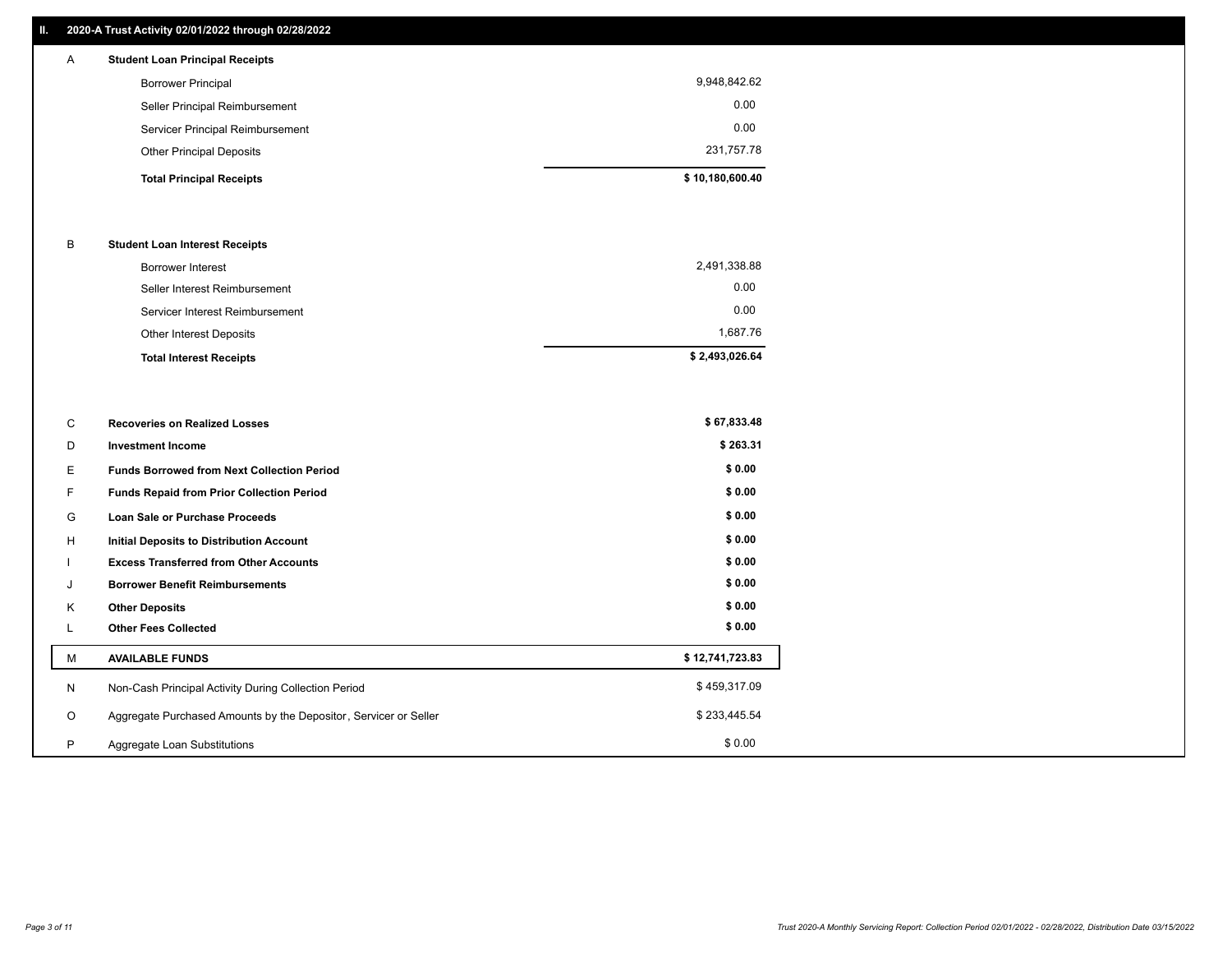|                   | <b>Loans by Repayment Status</b> |                   |            |                                                           |                |                            |                          |         |                                                           |                |                            |
|-------------------|----------------------------------|-------------------|------------|-----------------------------------------------------------|----------------|----------------------------|--------------------------|---------|-----------------------------------------------------------|----------------|----------------------------|
|                   |                                  |                   | 02/28/2022 |                                                           |                | 01/31/2022                 |                          |         |                                                           |                |                            |
|                   |                                  | Wtd Avg<br>Coupon | # Loans    | Principal and<br><b>Interest Accrued</b><br>to Capitalize | % of Principal | % of Loans in<br>Repay (1) | <b>Wtd Avg</b><br>Coupon | # Loans | Principal and<br><b>Interest Accrued</b><br>to Capitalize | % of Principal | % of Loans in<br>Repay (1) |
| INTERIM:          | IN SCHOOL                        | 9.92%             | 2,590      | \$40,361,079.68                                           | 8.484%         | $-$ %                      | 9.86%                    | 2,719   | \$41,759,783.63                                           | 8.591%         | $-$ %                      |
|                   | GRACE                            | 9.61%             | 841        | \$12,263,777.89                                           | 2.578%         | $-$ %                      | 9.52%                    | 916     | \$13,355,108.11                                           | 2.747%         | $-$ %                      |
|                   | <b>DEFERMENT</b>                 | 9.22%             | 2,470      | \$33,066,040.57                                           | 6.950%         | $-$ %                      | 9.11%                    | 2,430   | \$32,513,196.85                                           | 6.688%         | $-$ %                      |
| <b>REPAYMENT:</b> | <b>CURRENT</b>                   | 8.32%             | 32,199     | \$366,614,776.44                                          | 77.060%        | 93.989%                    | 8.26%                    | 32,748  | \$375,215,285.06                                          | 77.187%        | 94.161%                    |
|                   | 30-59 DAYS DELINQUENT            | 9.13%             | 662        | \$9,368,643.34                                            | 1.969%         | 2.402%                     | 9.17%                    | 711     | \$9,970,882.27                                            | 2.051%         | 2.502%                     |
|                   | 60-89 DAYS DELINQUENT            | 9.31%             | 350        | \$5,050,215.28                                            | 1.062%         | 1.295%                     | 8.91%                    | 339     | \$4,545,428.35                                            | 0.935%         | 1.141%                     |
|                   | 90+ DAYS DELINQUENT              | 8.94%             | 264        | \$3,685,050.77                                            | 0.775%         | 0.945%                     | 8.80%                    | 179     | \$2,307,557.05                                            | 0.475%         | 0.579%                     |
|                   | <b>FORBEARANCE</b>               | 7.96%             | 367        | \$5,344,304.44                                            | 1.123%         | 1.370%                     | 8.15%                    | 431     | \$6,445,595.19                                            | 1.326%         | 1.618%                     |
| <b>TOTAL</b>      |                                  |                   | 39,743     | \$475,753,888.41                                          | 100.00%        | 100.00%                    |                          | 40,473  | \$486,112,836.51                                          | 100.00%        | 100.00%                    |

Percentages may not total 100% due to rounding \*

1 Loans classified in "Repayment" include any loan for which interim interest only, \$25 fixed payments or full principal and interest payments are due.

| <b>Loans by Borrower Status</b> |                                                                                                                              |                          |         |                                                                  |                |                                |                          |         |                                                                  |                |                                |
|---------------------------------|------------------------------------------------------------------------------------------------------------------------------|--------------------------|---------|------------------------------------------------------------------|----------------|--------------------------------|--------------------------|---------|------------------------------------------------------------------|----------------|--------------------------------|
|                                 |                                                                                                                              |                          |         | 02/28/2022                                                       |                |                                | 01/31/2022               |         |                                                                  |                |                                |
|                                 |                                                                                                                              | <b>Wtd Avg</b><br>Coupon | # Loans | <b>Principal and</b><br><b>Interest Accrued</b><br>to Capitalize | % of Principal | % of Loans in<br>P&I Repay (2) | <b>Wtd Avg</b><br>Coupon | # Loans | <b>Principal and</b><br><b>Interest Accrued</b><br>to Capitalize | % of Principal | % of Loans in<br>P&I Repay (2) |
| <b>INTERIM:</b>                 | IN SCHOOL                                                                                                                    | 9.36%                    | 5,393   | \$83,668,855.67                                                  | 17.587%        | $-$ %                          | 9.31%                    | 5,655   | \$86,904,185.38                                                  | 17.877%        | $-$ %                          |
|                                 | <b>GRACE</b>                                                                                                                 | 9.22%                    | 1,686   | \$24,805,372.77                                                  | 5.214%         | $-$ %                          | 9.11%                    | 1,838   | \$26,750,781.04                                                  | 5.503%         | $-$ %                          |
|                                 | <b>DEFERMENT</b>                                                                                                             | 8.84%                    | 4,557   | \$59,870,664.19                                                  | 12.584%        | $-$ %                          | 8.74%                    | 4,468   | \$58,642,673.91                                                  | 12.064%        | $-$ %                          |
| P&I REPAYMENT:                  | <b>CURRENT</b>                                                                                                               | 8.22%                    | 26,534  | \$285,094,436.52                                                 | 59.925%        | 92.741%                        | 8.16%                    | 26,932  | \$291,741,542.13                                                 | 60.015%        | 92.966%                        |
|                                 | 30-59 DAYS DELINQUENT                                                                                                        | 9.10%                    | 626     | \$8,796,461.03                                                   | 1.849%         | 2.861%                         | 9.16%                    | 662     | \$9,280,042.49                                                   | 1.909%         | 2.957%                         |
|                                 | 60-89 DAYS DELINQUENT                                                                                                        | 9.27%                    | 327     | \$4,666,295.92                                                   | 0.981%         | 1.518%                         | 8.94%                    | 317     | \$4,145,368.00                                                   | 0.853%         | 1.321%                         |
|                                 | 90+ DAYS DELINQUENT                                                                                                          | 8.95%                    | 252     | \$3,491,117.10                                                   | 0.734%         | 1.136%                         | 8.80%                    | 170     | \$2,202,648.37                                                   | 0.453%         | 0.702%                         |
|                                 | FORBEARANCE                                                                                                                  | 7.97%                    | 368     | \$5,360,685.21                                                   | 1.127%         | 1.744%                         | 8.15%                    | 431     | \$6,445,595.19                                                   | 1.326%         | 2.054%                         |
| <b>TOTAL</b>                    |                                                                                                                              |                          | 39,743  | \$475,753,888.41                                                 | 100.00%        | 100.00%                        |                          | 40,473  | \$486,112,836.51                                                 | 100.00%        | 100.00%                        |
|                                 | Percentages may not total 100% due to rounding                                                                               |                          |         |                                                                  |                |                                |                          |         |                                                                  |                |                                |
|                                 | 2 Loans classified in "P&I Repayment" includes only those loans for which scheduled principal and interest payments are due. |                          |         |                                                                  |                |                                |                          |         |                                                                  |                |                                |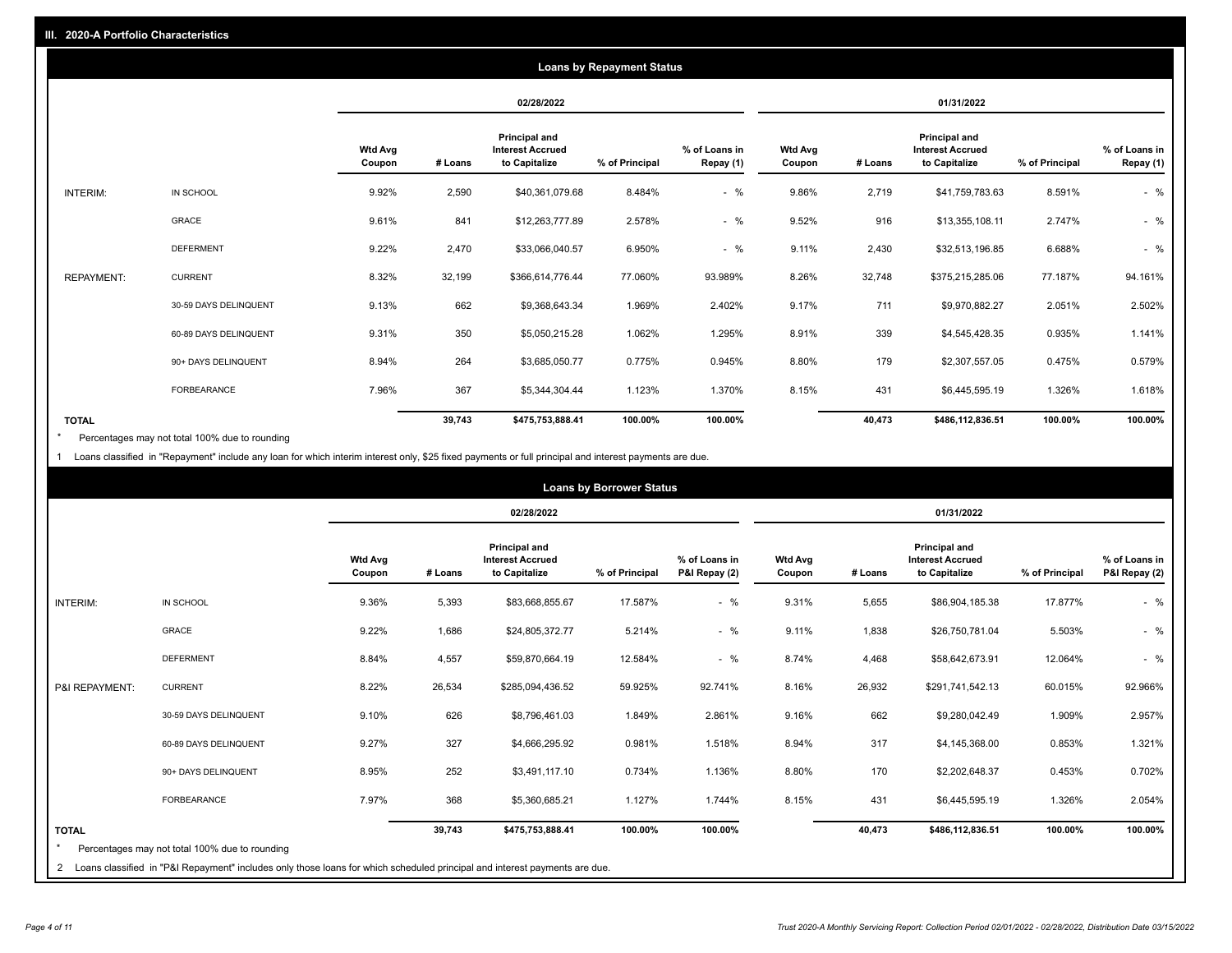|                                                                                                  | 2/28/2022        | 1/31/2022        |
|--------------------------------------------------------------------------------------------------|------------------|------------------|
| Pool Balance                                                                                     | \$475,753,888.41 | \$486,112,836.51 |
| Total # Loans                                                                                    | 39,743           | 40,473           |
| Total # Borrowers                                                                                | 38,489           | 39,185           |
| Weighted Average Coupon                                                                          | 8.58%            | 8.52%            |
| Weighted Average Remaining Term                                                                  | 131.74           | 132.14           |
| Percent of Pool - Cosigned                                                                       | 93.0%            | 93.0%            |
| Percent of Pool - Non Cosigned                                                                   | 7.0%             | 7.0%             |
| Borrower Interest Accrued for Period                                                             | \$2,934,431.94   | \$3,320,872.55   |
| Outstanding Borrower Interest Accrued                                                            | \$30,329,052.72  | \$31,169,957.31  |
| Gross Principal Realized Loss - Periodic *                                                       | \$768,216.87     | \$577,837.13     |
| Gross Principal Realized Loss - Cumulative *                                                     | \$12,224,954.13  | \$11,456,737.26  |
| Recoveries on Realized Losses - Periodic                                                         | \$67,833.48      | \$61,900.88      |
| Recoveries on Realized Losses - Cumulative                                                       | \$1,151,699.49   | \$1,083,866.01   |
| Net Losses - Periodic                                                                            | \$700,383.39     | \$515,936.25     |
| Net Losses - Cumulative                                                                          | \$11,073,254.64  | \$10,372,871.25  |
| Non-Cash Principal Activity - Capitalized Interest                                               | \$1,229,252.13   | \$838,341.83     |
| Since Issued Total Constant Prepayment Rate (CPR) (1)                                            | 13.69%           | 13.50%           |
| <b>Loan Substitutions</b>                                                                        | \$0.00           | \$0.00           |
| <b>Cumulative Loan Substitutions</b>                                                             | \$0.00           | \$0.00           |
| <b>Unpaid Servicing Fees</b>                                                                     | \$0.00           | \$0.00           |
| <b>Unpaid Administration Fees</b>                                                                | \$0.00           | \$0.00           |
| <b>Unpaid Carryover Servicing Fees</b>                                                           | \$0.00           | \$0.00           |
| Note Interest Shortfall                                                                          | \$0.00           | \$0.00           |
| Loans in Modification                                                                            | \$19,164,847.86  | \$18,934,044.45  |
| % of Loans in Modification as a % of Loans in Repayment (P&I)                                    | 6.35%            | 6.16%            |
| % Annualized Gross Principal Realized Loss - Periodic as a %<br>of Loans in Repayment (P&I) * 12 | 3.05%            | 2.26%            |
|                                                                                                  |                  |                  |
| % Gross Principal Realized Loss - Cumulative as a % of<br><b>Original Pool Balance</b>           | 1.81%            | 1.69%            |

\* In accordance with the Servicer's current policies and procedures, after September 1, 2017 loans subject to bankruptcy claims generally will not be reported as a charged- off unless and until they are delinquent for 120

(1) For additional information, see 'Since Issued CPR Methodology' found in section VIII of this report .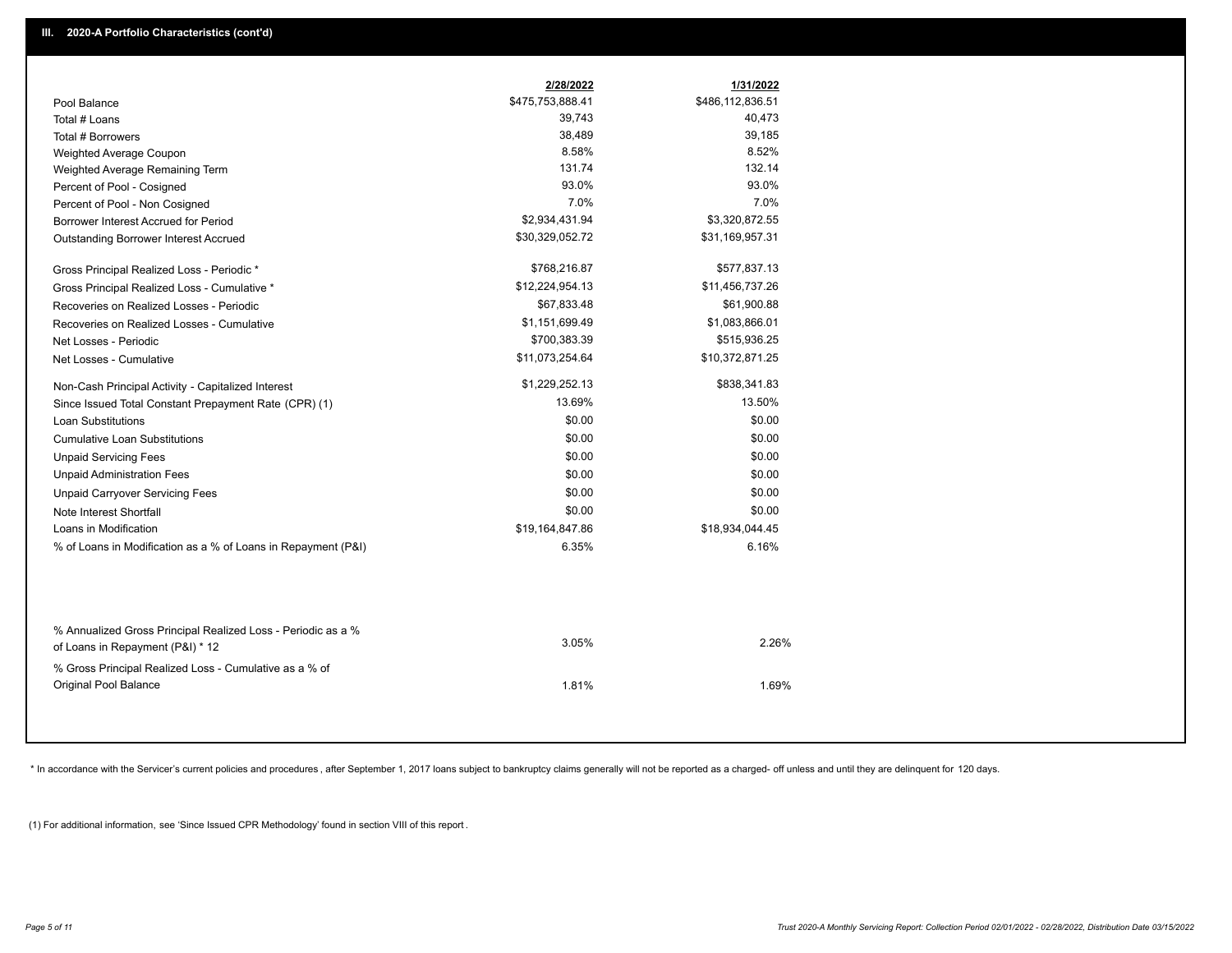# **Loan Program**

A

|                                    | Weighted<br>Average | # LOANS  | <b>\$ AMOUNT</b> | $%$ *    |
|------------------------------------|---------------------|----------|------------------|----------|
| - Smart Option Interest-Only Loans | 7.51%               | 9,814    | \$85,459,094.98  | 17.963%  |
| - Smart Option Fixed Pay Loans     | 8.63%               | 10.076   | \$148,040,413.96 | 31.117%  |
| - Smart Option Deferred Loans      | 8.93%               | 19,853   | \$242,254,379.47 | 50.920%  |
| - Other Loan Programs              | $0.00\%$            | $\Omega$ | \$0.00           | 0.000%   |
| <b>Total</b>                       | 8.58%               | 39,743   | \$475,753,888.41 | 100.000% |

\* Percentages may not total 100% due to rounding

B

C

**Index Type**

|                       | Weighted<br>Average | # LOANS  | <b>\$ AMOUNT</b> | $%$ *     |
|-----------------------|---------------------|----------|------------------|-----------|
| - Fixed Rate Loans    | 9.50%               | 16,219   | \$209,864,404.49 | 44.112%   |
| - LIBOR Indexed Loans | 7.86%               | 23,524   | \$265,889,483.92 | 55.888%   |
| - Other Index Rates   | 0.00%               | $\Omega$ | \$0.00           | $0.000\%$ |
| <b>Total</b>          | 8.58%               | 39,743   | \$475,753,888.41 | 100.000%  |

\* Percentages may not total 100% due to rounding

# **Weighted Average Recent FICO**

| $0 - 639$<br>640 - 669 | 2,313<br>2,196 | \$27,678,929.08  | 5.818%    |
|------------------------|----------------|------------------|-----------|
|                        |                |                  |           |
|                        |                | \$26,572,424.33  | 5.585%    |
| 670 - 699              | 4,139          | \$51,212,299.94  | 10.764%   |
| 700 - 739              | 8,693          | \$106,700,173.22 | 22.428%   |
| $740 +$                | 22,400         | \$263,571,692.64 | 55.401%   |
| $N/A$ <sub>(1)</sub>   | 2              | \$18,369.20      | $0.004\%$ |
| <b>Total</b>           | 39,743         | \$475,753,888.41 | 100.000%  |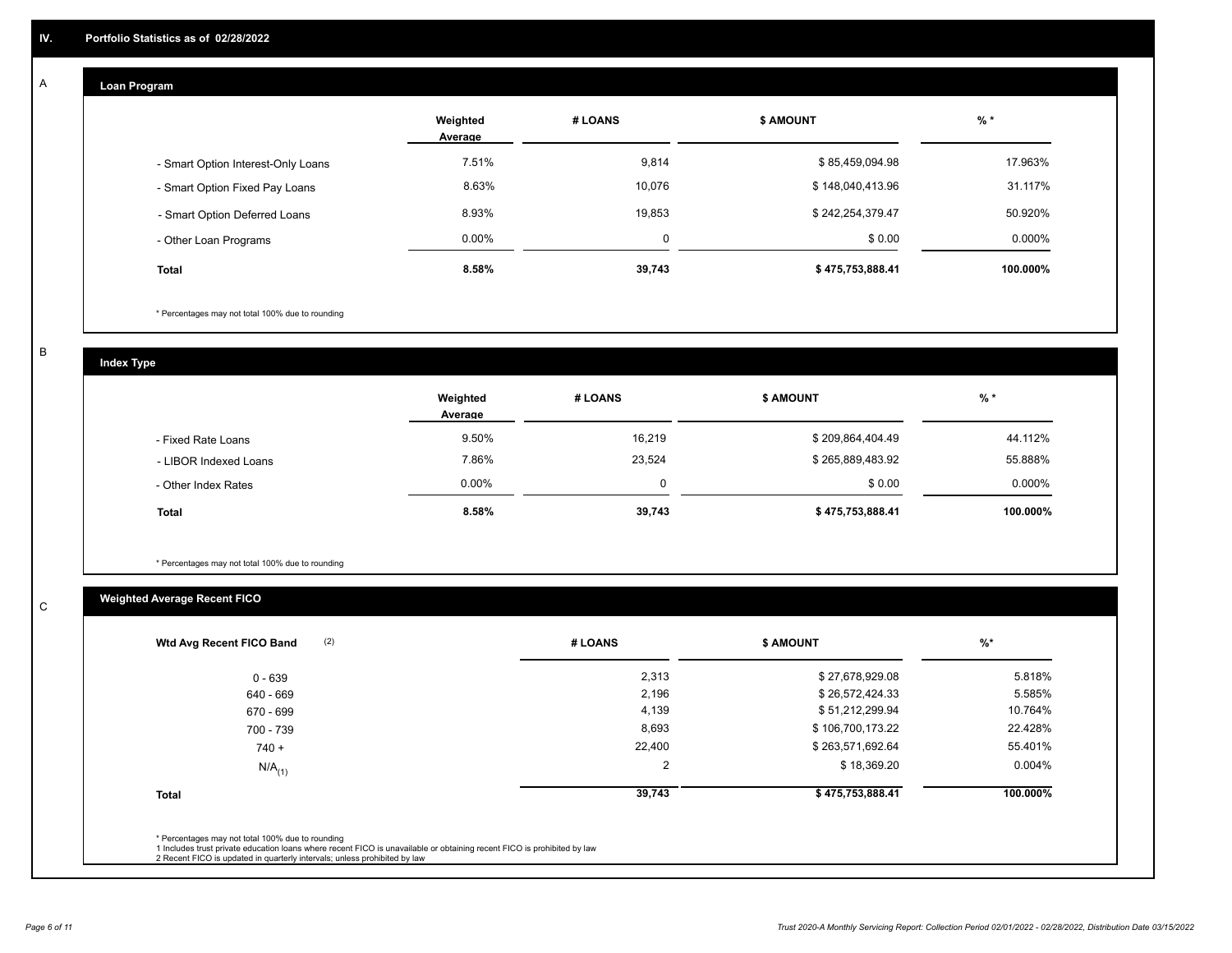| V. |       | 2020-A Reserve Account and Principal Distribution Calculations                       |                  |  |
|----|-------|--------------------------------------------------------------------------------------|------------------|--|
| Α. |       | <b>Reserve Account</b>                                                               |                  |  |
|    |       | Specified Reserve Account Balance                                                    | \$1,729,328.00   |  |
|    |       | Actual Reserve Account Balance                                                       | \$1,729,328.00   |  |
| В. |       | <b>Principal Distribution Amount</b>                                                 |                  |  |
|    | i.    | <b>Class A Notes Outstanding</b>                                                     | \$324,644,560.34 |  |
|    | ii.   | Pool Balance                                                                         | \$475,753,888.41 |  |
|    | iii.  | First Priority Principal Distribution Amount (i - ii)                                | \$0.00           |  |
|    | iv.   | Class A and B Notes Outstanding                                                      | \$371,644,560.34 |  |
|    | ۷.    | <b>First Priority Principal Distribution Amount</b>                                  | \$0.00           |  |
|    | vi.   | Pool Balance                                                                         | \$475,753,888.41 |  |
|    | vii.  | Specified Overcollateralization Amount                                               | \$118,938,472.10 |  |
|    | viii. | Regular Principal Distribution Amount (if (iv > 0, (iv - v) - (vi - vii))            | \$14,829,144.03  |  |
|    | ix.   | Pool Balance                                                                         | \$475,753,888.41 |  |
|    | х.    | 10% of Initial Pool Balance                                                          | \$67,608,928.02  |  |
|    | xi.   | First Priority Principal Distribution Amount                                         | \$0.00           |  |
|    | xii.  | Regular Principal Distribution Amount                                                | \$14,829,144.03  |  |
|    | xiii. | Available Funds (after payment of waterfall items A through I)                       | \$0.00           |  |
|    |       | xiv. Additional Principal Distribution Amount (if(vi <= x,min(xiii, vi - xi - xii))) | \$0.00           |  |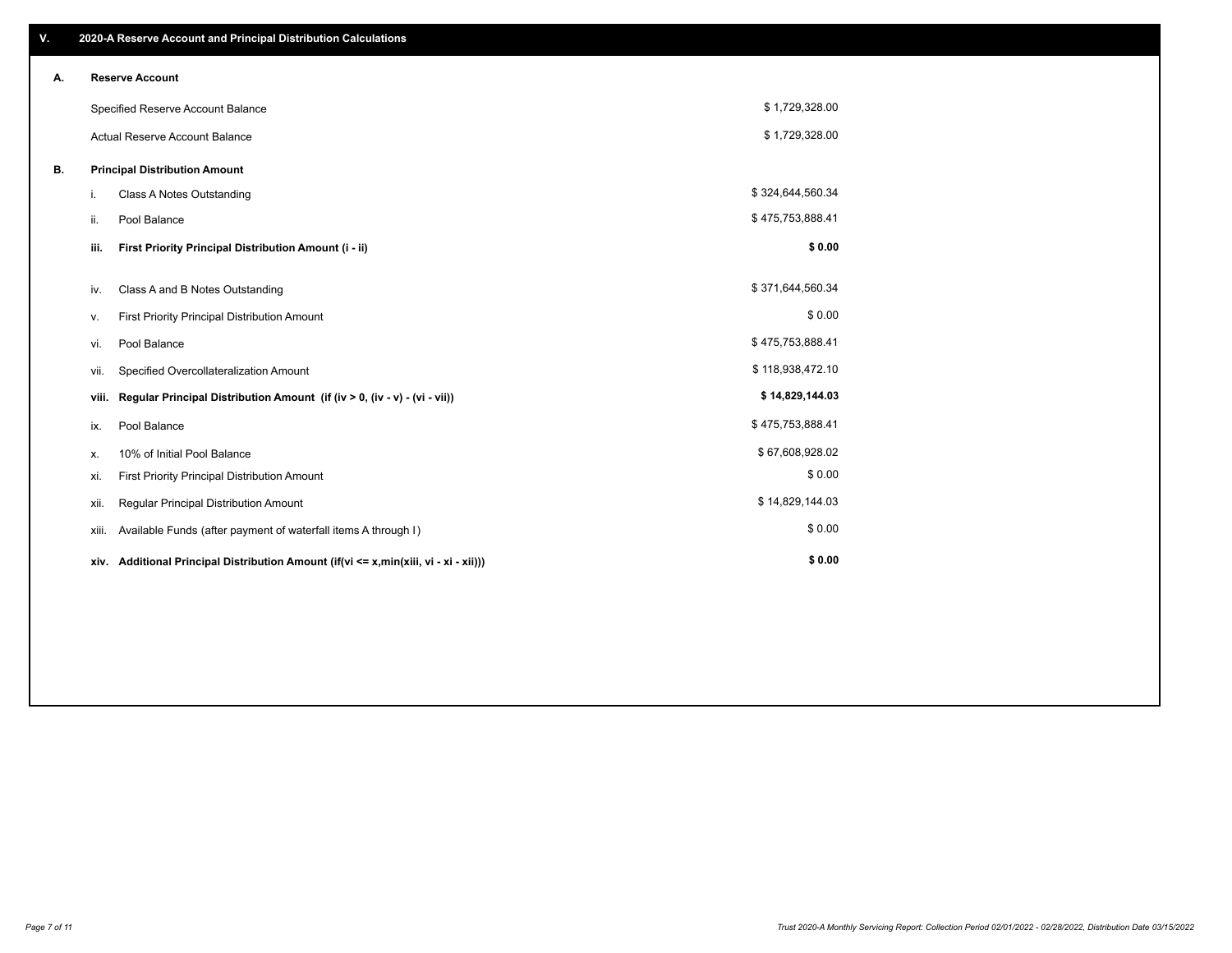|    |                                                         | Paid            | <b>Funds Balance</b> |
|----|---------------------------------------------------------|-----------------|----------------------|
|    | <b>Total Available Funds</b>                            |                 | \$12,741,723.83      |
| A  | <b>Trustee Fees</b>                                     | \$0.00          | \$12,741,723.83      |
| В  | <b>Servicing Fees</b>                                   | \$305,911.76    | \$12,435,812.07      |
| C  | i. Administration Fees                                  | \$8,333.00      | \$12,427,479.07      |
|    | ii. Unreimbursed Administrator Advances plus any Unpaid | \$26,000.00     | \$12,401,479.07      |
| D  | Class A Noteholders Interest Distribution Amount        | \$556,614.22    | \$11,844,864.85      |
| Е  | First Priority Principal Payment                        | \$0.00          | \$11,844,864.85      |
| F. | Class B Noteholders Interest Distribution Amount        | \$117,500.00    | \$11,727,364.85      |
| G  | Reinstatement Reserve Account                           | \$0.00          | \$11,727,364.85      |
| H  | <b>Regular Principal Distribution</b>                   | \$11,727,364.85 | \$0.00               |
|    | <b>Carryover Servicing Fees</b>                         | \$0.00          | \$0.00               |
| J  | Additional Principal Distribution Amount                | \$0.00          | \$0.00               |
| Κ  | Unpaid Expenses of Trustee                              | \$0.00          | \$0.00               |
| L. | Unpaid Expenses of Administrator                        | \$0.00          | \$0.00               |
| М  | Remaining Funds to the Residual Certificateholders      | \$0.00          | \$0.00               |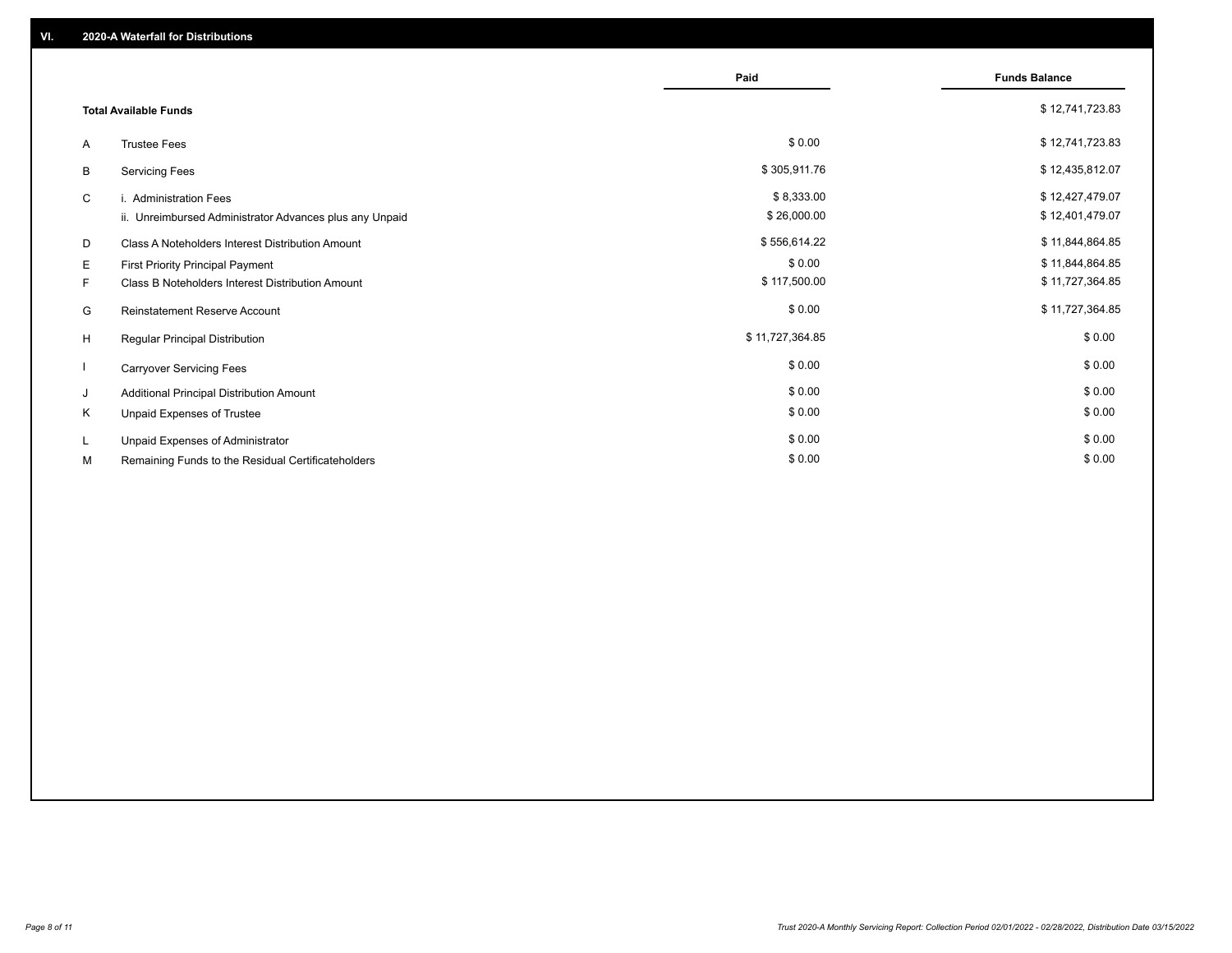| <b>Distribution Amounts</b>                                |                         |                         |                         |
|------------------------------------------------------------|-------------------------|-------------------------|-------------------------|
|                                                            | A <sub>2</sub> A        | A2B                     | в                       |
| Cusip/Isin                                                 | 78449UAB4               | 78449UAC2               | 78449UAD0               |
| <b>Beginning Balance</b>                                   | \$280,773,673.81        | \$43,870,886.53         | \$47,000,000.00         |
| Index                                                      | <b>FIXED</b>            | <b>LIBOR</b>            | <b>FIXED</b>            |
| Spread/Fixed Rate                                          | 2.23%                   | 0.83%                   | 3.00%                   |
| Record Date (Days Prior to Distribution)                   | 1 NEW YORK BUSINESS DAY | 1 NEW YORK BUSINESS DAY | 1 NEW YORK BUSINESS DAY |
| <b>Accrual Period Begin</b>                                | 2/15/2022               | 2/15/2022               | 2/15/2022               |
| <b>Accrual Period End</b>                                  | 3/15/2022               | 3/15/2022               | 3/15/2022               |
| Daycount Fraction                                          | 0.08333333              | 0.07777778              | 0.08333333              |
| Interest Rate*                                             | 2.23000%                | 1.02114%                | 3.00000%                |
| <b>Accrued Interest Factor</b>                             | 0.001858333             | 0.000794220             | 0.002500000             |
| <b>Current Interest Due</b>                                | \$521,771.08            | \$34,843.14             | \$117,500.00            |
| Interest Shortfall from Prior Period Plus Accrued Interest | $\mathsf{\$}$ -         | $\mathsf{\$}$ -         | $\mathsf{\$}$ -         |
| <b>Total Interest Due</b>                                  | \$521,771.08            | \$34,843.14             | \$117,500.00            |
| <b>Interest Paid</b>                                       | \$521,771.08            | \$34,843.14             | \$117,500.00            |
| Interest Shortfall                                         | $$ -$                   | $\frac{1}{2}$           | $$ -$                   |
| <b>Principal Paid</b>                                      | \$10,142,585.82         | \$1,584,779.03          | $\mathsf{\$}$ -         |
| <b>Ending Principal Balance</b>                            | \$270,631,087.99        | \$42,286,107.50         | \$47,000,000.00         |
| Paydown Factor                                             | 0.031695581             | 0.031695581             | 0.000000000             |
| <b>Ending Balance Factor</b>                               | 0.845722150             | 0.845722150             | 1.000000000             |

\* Pay rates for Current Distribution. For the interest rates applicable to the next distribution date, please see https://www.salliemae.com/about/investors/data/SMBabrate.txt.

**VII. 2020-A Distributions**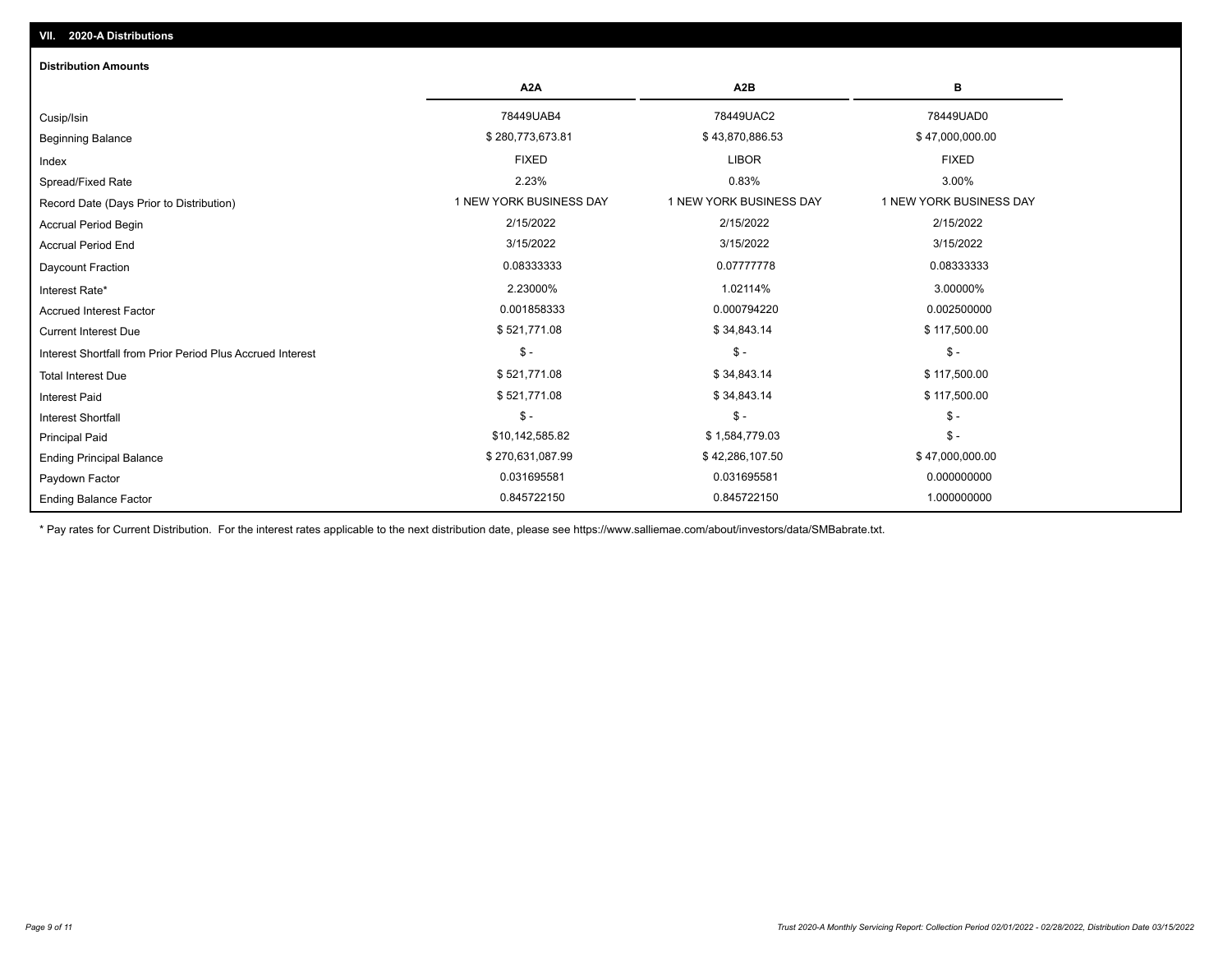### **Since Issued Total CPR**

$$
\text{total CPR} = 1 - \left(\frac{APB}{PPB}\right)^{\left(\frac{12}{MSC}\right)}
$$

APB = Actual period-end Pool Balance PPB = Projected period-end Pool Balance assuming no prepayments and no defaults Pool Balance = Sum(Principal Balance + Interest Accrued to Capitalize Balance) MSC = Months Since Cut-Off

I J Ι

#### **Since-Issued Total Constant Prepayment Rate (CPR)**

Since-Issued Total CPR measures prepayments, both voluntary and involuntary, for a trust student loan pool over the life of a transaction. For each trust distribution, the actual month-end pool balance is compared against a month-end pool balance originally projected at issuance assuming no prepayments and defaults. For purposes of Since- Issued Total CPR calculations, projected period end pool balance assumes in-school status loans have up to a six month grace period before moving to repayment, grace status loans remain in grace status until their status end date and then to move to full principal and interest repayment, loans subject to interim interest or fixed payments during their in-school and grace period continue paying interim interest or fixed payments until full